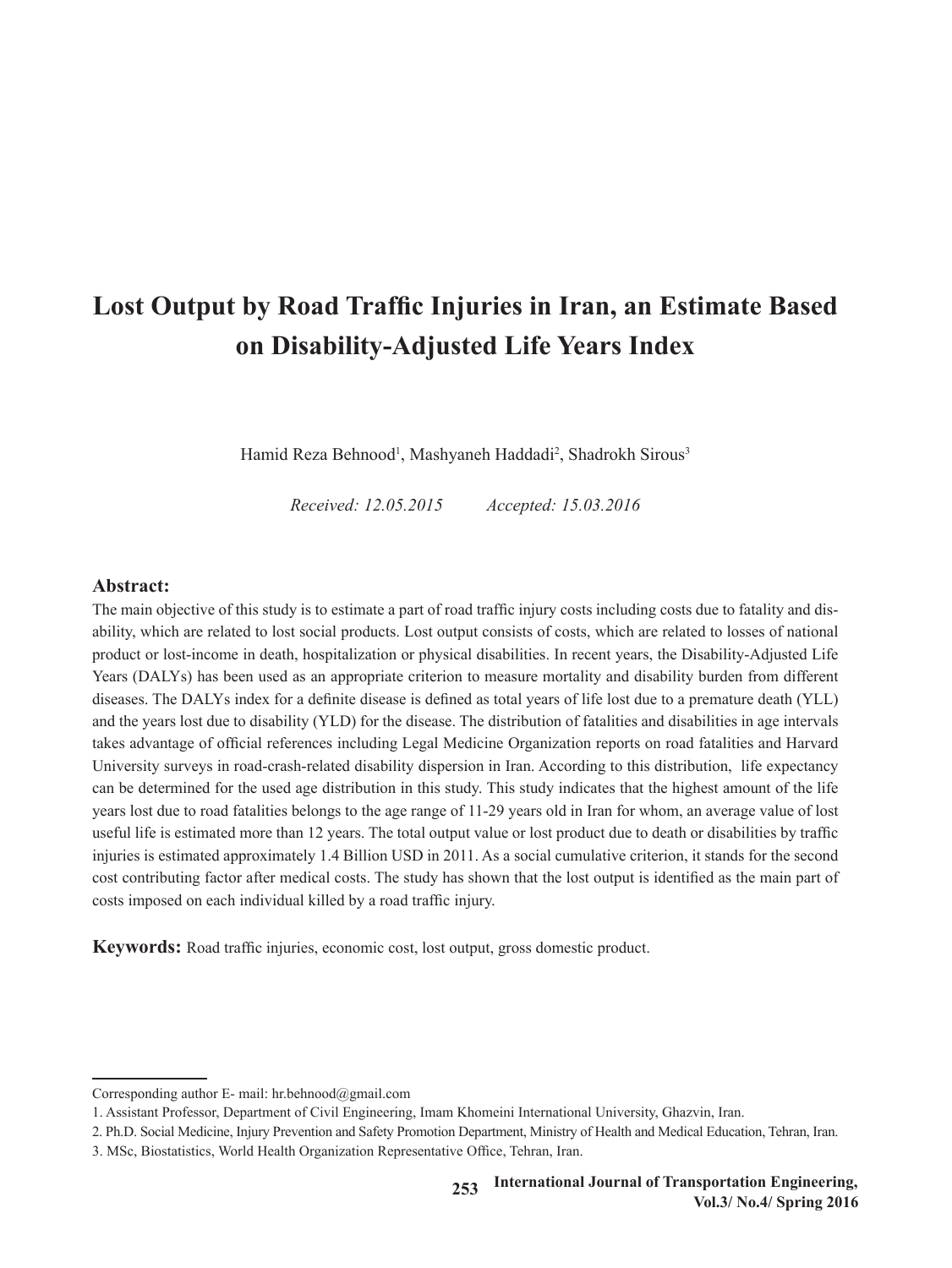### **1. Introduction**

Human Capital (HC) is the stock of competencies, knowledge, habits, social and personality attributes, including creativity, and cognitive abilities embodied in the ability to perform labor to produce economic value [Sheffrin, 2003]. It is an aggregate economic view of the human being acting within economies, which is an attempt to capture the social, biological, cultural and psychological complexity as they interact in explicit and/or economic transactions [Simkovic, 2013]. Lost output is used as a criterion in human capital approach, which is based on Gross Domestic Product (GDP).

The main objective of this study is to estimate a part of road traffic injury (RTI) costs including costs due to fatality and disability that is related to lost social products. For this purpose, lost output consists of costs, which are related to losses of national product or lost-income in death, hospitalization or physical disabilities. This cost refers to the amount of economic loss and wage interruption, which is imposed on families and society owing to victim's inactivity during the years affected by road traffic injuries. The two items of information that are required to estimate lost output are the amount of product per person and the time duration affected by traffic injury. In this study, the GDP per capita was estimated as a measure of average product for each individual in the society, and then the number of lost years due to traffic fatality or disability is calculated.

The GDP is a highly suitable basis to estimate average individual's gross product at national level. Since the majority of people involved in crashes in low income countries are poor people with low income, this method is not highly effective in poorer countries. However, in Iran, as a middle-income country according to the region definition of the World Health Organization (WHO) , this approach can create acceptable results. Asian Development Bank's guideline [ADB, 2003], however, recommended the simple estimation of life years lost as the difference between life expectancy and average age of fatality due to traffic injuries. In previous studies in Iran, Diya method based on court verdicts was used instead of the official approaches recommended by the WHO [Ayati, 2005; Ayati, 2008]. Ahadi and Razi-Ardakani [2015] have also used 'Court Award Method` to estimate the lost output due to road traffic injuries in Iran considering five explanations of permanently disabled, fatalities, serious injuries, slight injuries, and the other involved cases. This study estimates the lost output by Disability-Adjusted Life Years (DALYs) concept for the first time in Iran and shows more accurate results than the court verdict methods due to the variables and parameters considered in the equations. As described in next sections, the DALYs index for a definite disease is defined as the total years of life lost due to a premature death (YLL) and the years lost due to disability (YLD) for a given disease [Mathers et al, 2001].

#### **2. Literature Review**

Lost output is a term that is generally used in the context of ex-post Human Capital approach in estimating the economic burden of road traffic injuries. Owing to more consistent responses, developed countries have constantly favored to use the ex-ante Willingness-to-Pay approach, however, the HC methods, notably the lost output components, have always been an inherent issue of crash costing. Australia, as a lead country in RTI costing, has utilized the DALYs concept in the last decades as an alternative approach to measure the loss life quality used in the Australian Institute of Health and Welfare's (AIHW) study on the burden of disease and injury [Mathers, Vos & Stevenson, 1999; BTE Report, 2000; ATSB, 2004]. Potter-Forbes and Aisbett [2003] estimated the lost output and the value of avoiding lost life quality due to any given cause of mortality and morbidity by valuing in dollar terms and the estimated DALYs lost to all recorded injuries for each ten-year age-sex category plus an extra category for those under five year olds. The DALYs method in estimating lost output by diseases has favorably been practiced in the current decade. In the economic analysis of health sector interventions, the method could have been employed in cost-benefit analyses based on comparing a monetized value of a disability adjusted life year (DALY) with intervention cost [Fox-Rushby, 2012; Walby & Olive, 2013].

Lost output, as a typical component of road crash costs within Human Capital approach, has been widely used in developing countries, but rare studies have used DALYs as a quantity in estimating the lost output com-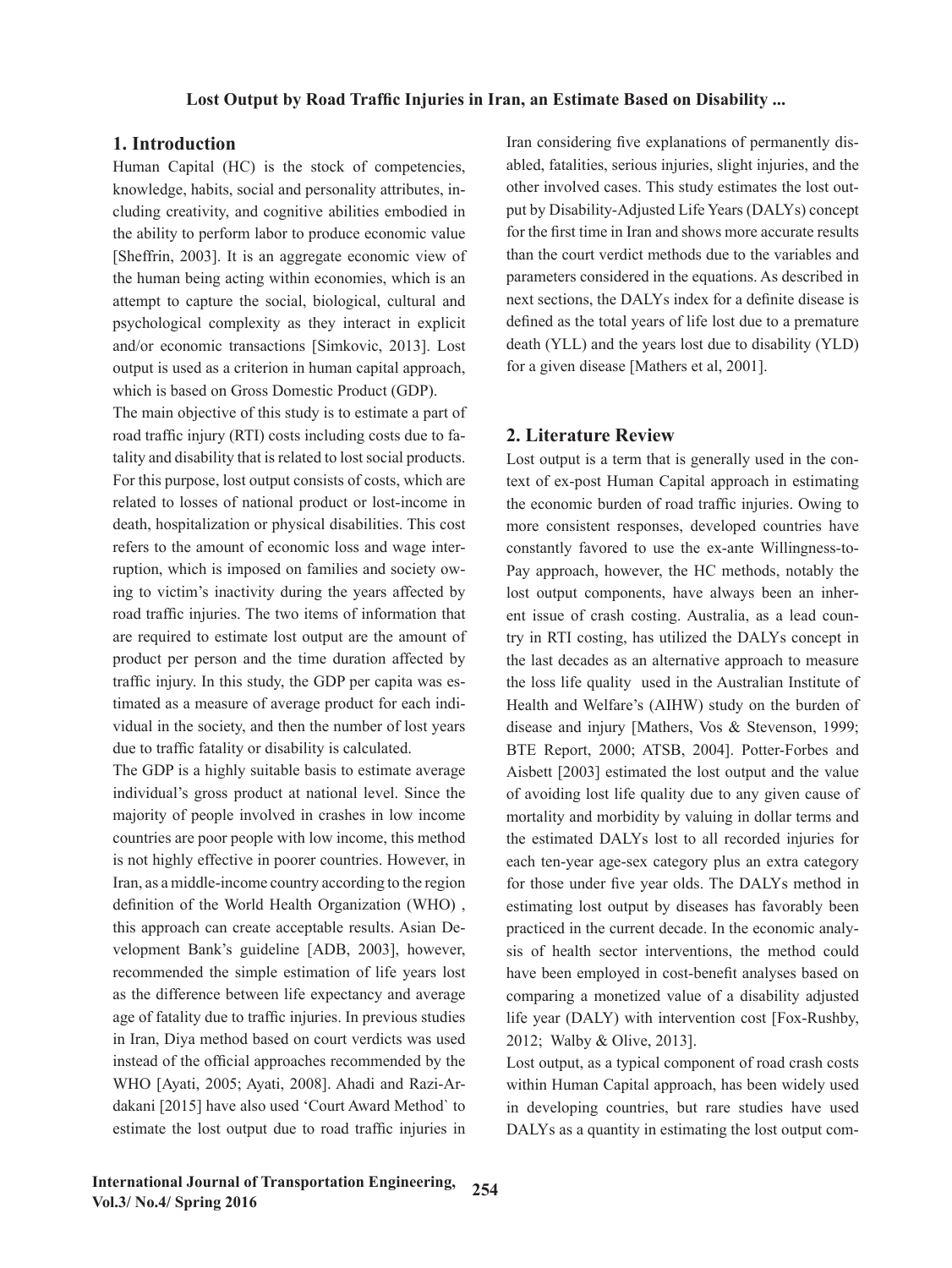ponent. The DALYs and Quality Adjusted Life Years (QALYs) measures were introduced in South Africa to quantify the number of years lost due to disability and traffic injuries occurred in year 2011 in Iran. It includes early mortality by road crashes [Beer & Niekerk, 2004], but not used as a costing measure of the lost output. In Philippines, lost labor output was calculated as the a proportion of all inpatients injured in road crashes in average daily wage rate of each individual involved in average dany wage rate of each multiplied hymnesis in the crash, multiplied by the number of off days, then added up for all the people involved in the crash. For fatalities and permanent disabilities, the calculation was performed over the rest of their expected productive working life and discounted to an equivalent present value [De Leon et al., 2005]. The cost of road traffic accident in Vietnam simply estimates amount of time lost<br>
The main instruments for the estimation process were due to accidents and average wages of casualties [Anh et al., 2005]. Ismail and Abdelmageed  $[2010]$  used a particle in road and all inputs in road case of all inputs in road case of all inputs in road case of all inputs in road case of all inputs in  $\Delta$  particle in  $\Delta$  pa simple technique in estimating the lost output and they assumed an added 55 percent of the corresponding lost output as the family and community loss of a fatality or an injury. In a study carried out to estimate the economic burden of motorcycle accidents in Northern Ghana [Kudebong et al., 2011], value of lost output as a assumptions: resource cost is estimated 20.6 percent of the total costs.

#### **3. Methodology**

This study estimates lost output due to all fatal road traffic injuries occurred in year 2011 in Iran. It includes arly mortality by road crashes [Beer & Niekerk, 2004], all 20,089 fatalities reported by the Legal Medicine Organization (LMO) of Iran. For the case of disabilities, a proportion of all inpatients injured in road crashes in 2011 was considered in the analysis, which is described in Section 3.2 of this paper. The methods to distribute fatalities and disabilities in age ranges are explained in Sections 3.1 and 3.2, both of which take advantage of official references including the LMO reports on road orking life and discounted to an equivalent present fatalities and Harvard University surveys in road-crashrelated disability dispersion in Iran [Bhalla et al., 2008]. The main instruments for the estimation process were the equations presented by the WHO known as the DALY index [Mathers et al, 2001]. Figure 1 displays mple technique in estimating the lost output and they the general plan to organize different analyses carried out in the present study. As shown in this figure, the estimations were carried out in two parts consisting that are explained in two parts consisting in a section of a fataly or an injury. In a study carried out to estimate the lost product and disability related lost product. The process to estimate lost output considers the following assumptions:

• Lost output refers to only economic losses imposed



Figure 1. The analysis plan for estimating lost output due to road fatalities and disabilities **Figure 1. The analysis plan for estimating lost output due to road fatalities and disabilities**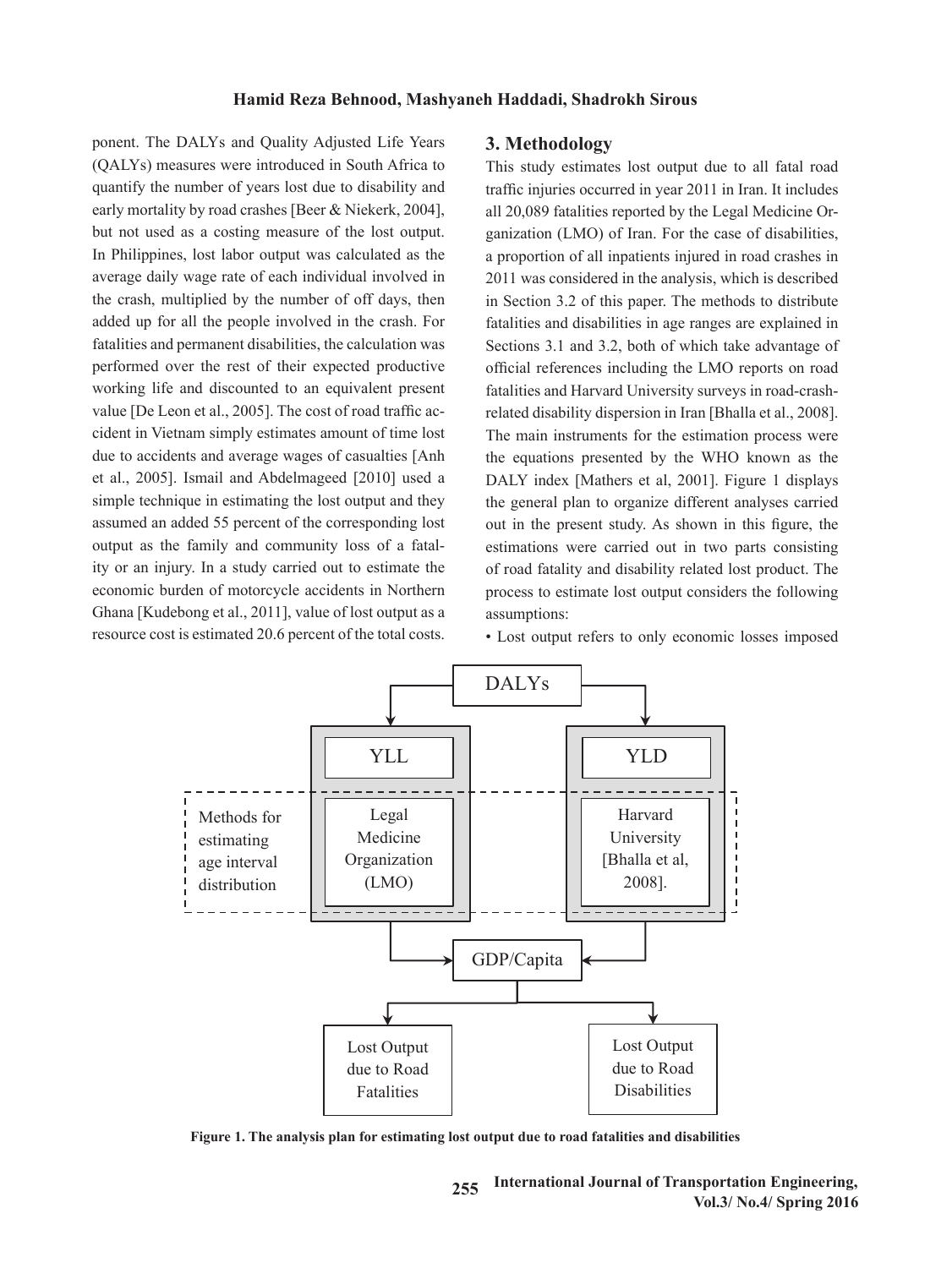by premature deaths and permanent disabilities, but not to lowered functional capacity due to temporary and **ture Death (YLL)** non-incapacitating road traffic injuries or indirect costs imposed by pain, grief, and suffering effects;

• The age intervals for both fatalities and disabilities can be fit into existing credible sources as shown in Tables 1 and 5;

• The GDP values for future years were extrapolated by a simple third order regression model;

Estimating lost output due to road traffic fatalities and disabilities using the DALY index is carried out in this study for the first time in Iran where the previous studies have estimated approximate amounts of the court awards by Diya method as mentioned in Section 1. This is an advantageous contribution to estimate road crash costs by Human Capital approach. To utilize this gain, we must be cautious by choosing the parameters affecting the estimation upshots, for example discount rates, age intervals, and disability weights.

In recent years, the DALY index has been used as an appropriate criterion to measure mortality and disability burden from different diseases. DALY index is a criterion to measure health gap in society that combines lost tion to measure nearing ap in society that combines lost calculate TEE for each age range is defined as follows<br>time due to premature death and time related to nonfa-<br>[Mathers et al., 2001]: tal condition [Mathers et al, 2001]. DALY index for a  $\eta L = N C e^{(ra)} / (\beta + r)^2 \left[ e^{-(\beta + r)(L+a)} \right] - (\beta + r)(L + (2))$ definite disease is defined as total years of life lost due<br>  $a) - 1 - e^{-(\beta+r)a}[-(\beta+r)a - 1]$ to a premature death (YLL) and the years lost due to disability (YLD) for the disease: Where:

$$
DALY = YLL + YLD
$$
 (1) N: The

Lost healthy life due to nonfatal status needs estimating incidence in a distinct period. Years lost due to prema-<br>is 0.1658) ture death is a function of mortality rate and the dura-<br>  $\beta$  = The parameter from the tion of life lost due to death at each age. In the following context, the method of quantification related to each of  $r =$  Discount rate (standard value is 0.03) two discussed sections is described in the DALY index.  $L =$  Years of Projections show that road traffic injuries will be one abili of the three leading contributors to the global burden of disease as measured by DALYs lost over the next two decades [Mathers et al., 2008]. ture death is a function of mortality rate and the dura-<br>  $\beta$  = The parameter from the age-weighting function two discussed sections is described in the DALY index.  $L =$  Years of Life Lost due to premature death or dis-<br>explicitions above that and the Countries will be resulted in 1990.

#### ure deaths and permanent disabilities, but not 3.1 Estimating Years of Life Lost due to Premature Death (YLL)  $t_{\text{true}}$  considered  $\frac{1}{2}$  is shown in Table 1 is the only available and use  $t_{\text{true}}$

acitating road traffic injuries or indirect costs To estimate the number of lost years due to premature death, it is recommended to use five-year age interval. ntervals for both fatalities and disabilities can be Therefore it requires specifying appropriate age distriting credible sources as shown in Tables 1 and 5; bution for killed individuals in the considered year. The values for future years were extrapolated by classification, which is shown in Table 1 is the only available and useable age distribution in this study. For fatali-It so to output due to road traffic fatalities and ties in each age range, the calculation of YLL requires the estimation of average death age. Adding a half year to the calculated average age range is required to estimate the average death age. It should be taken into account that for in Section 1. This example, deaths at the age 60 include deaths at the true Example, ectails at the tige of morate details at the rate ages between 60 and 60.99 years. Then, it is necessary to determine the average life expectancy for each age. The **3** affect- WHO calculated the life expectancy for each country and kunt rates, for different age ranges in 1990, 2000 and 2011. The result for Iran is shown in Table 2. **18 - 29** 30.3 **Example 10** ages between 60 and nis gain, determine the ant rates, **101** university age **Age interval Fatality rate (%) EXECUTE:** 1 **a** 8.4 **C** 8.4 **C** 8.4 **C** 8.4 **C** 8.4 **C** 8.4 **C** 8.4 **C** 8.4 **C** 8.4 **C** 8.4 **C** 8.4 **C** 8.4 **C** 8.4 **C** 8.4 **C** 8.4 **C** 8.4 **C** 8.4 **C** 8.4 **C** 8.4 **C** 8.4 **C** 8.4 **C** 8.4 **C** 8.4 **C** 8.4 **C** 8.4 **C** 8.4 **10 and 2011 The re**death, it is recommended to use five-year age interval.  $t_{\rm F}$  to estimate the average dependence in the according of the short that  $t_{\rm F}$ able and useable age distribution in this study. For fatali- $\epsilon$  countries are controlled age  $\epsilon$  and  $\epsilon$  and  $\epsilon$  is  $\epsilon$  in  $\epsilon$  is shown in  $\epsilon$  is shown in  $\epsilon$  is shown in  $\epsilon$  is shown in  $\epsilon$  is shown in  $\epsilon$  is shown in  $\epsilon$  is a shown in  $\epsilon$  is a shown in  $\epsilon$  is a sho **10** and 2011 The re-**18 2911. 18 18** 

ased as an ap-<br> **According to this distribution**, life expectancy can be determined for the used age distribution in this study, m different diseases. DALY index is a crite-<br>which is shown in Table 1. The relation, who is used to calculate YLL for each age range is defined as follows [Mathers et al., 2001]:  $\lbrack$  in Table 1. The relation, which is used to calculate  $\lbrack$  for each age to calculate YLL for each age of each age of the calculate YLL for each age of the calculate VLL for each age of the calculate VLL for each a

$$
YLL = NCe^{(ra)}/(\beta + r)^{2} [e^{-(\beta + r)(L+a)}] - (\beta + r)(L + (2)
$$
  
\n
$$
a) - 1] - e^{-(\beta + r)a} [-(\beta + r)a - 1]
$$

Where: Where: Where:

N: The number of killed individuals in each age range  $N \cdot The$  $P = \text{KL} + \text{KL}$ 

 $\frac{1}{2}$  . The parameter form the age-weighting function  $\frac{1}{2}$  (standard value is 0.04) C= Age-weighting correction constant (standard value is 0.1658)  $C = C \cdot C \cdot C$  and  $C = C \cdot C \cdot C$  and  $C = C \cdot C \cdot C$  is 0.1658)  $\Gamma$  (SO  $(1658)$ )

 $\sum_{i=1}^{\infty}$   $\sum_{i=1}^{\infty}$   $\sum_{i=1}^{\infty}$   $\sum_{i=1}^{\infty}$   $\sum_{i=1}^{\infty}$   $\sum_{i=1}^{\infty}$   $\sum_{i=1}^{\infty}$   $\sum_{i=1}^{\infty}$   $\sum_{i=1}^{\infty}$   $\sum_{i=1}^{\infty}$   $\sum_{i=1}^{\infty}$   $\sum_{i=1}^{\infty}$   $\sum_{i=1}^{\infty}$   $\sum_{i=1}^{\infty}$   $\sum_{i=1}^{\in$  $\int$  (standard value is 0.04)

 $r =$  Discount rate (standard value is 0.03)

 $L =$  Years of Life Lost due to premature death or dis**ability.** ability.

*a*= The average age of victims for each age interval a= The average age of victims for each age interval The amount of discount rate in this equation can be considered equal to official useful amount in Iran. This rate

| Age interval | Fatality rate $(\% )$ |
|--------------|-----------------------|
| $\leq 10$    | 8.4                   |
| $11 - 17$    | 6.0                   |
| $18 - 29$    | 30.3                  |
| $30 - 49$    | 28.7                  |
| > 50         | 26.7                  |

Table 1. Age distribution of road traffic fatalities in 2011<sup>1</sup> **Table 1. Age distribution of road traffic fatalities in 2011<sup>1</sup>**

<sup>1</sup> Source: Legal Medicine Organization of Iran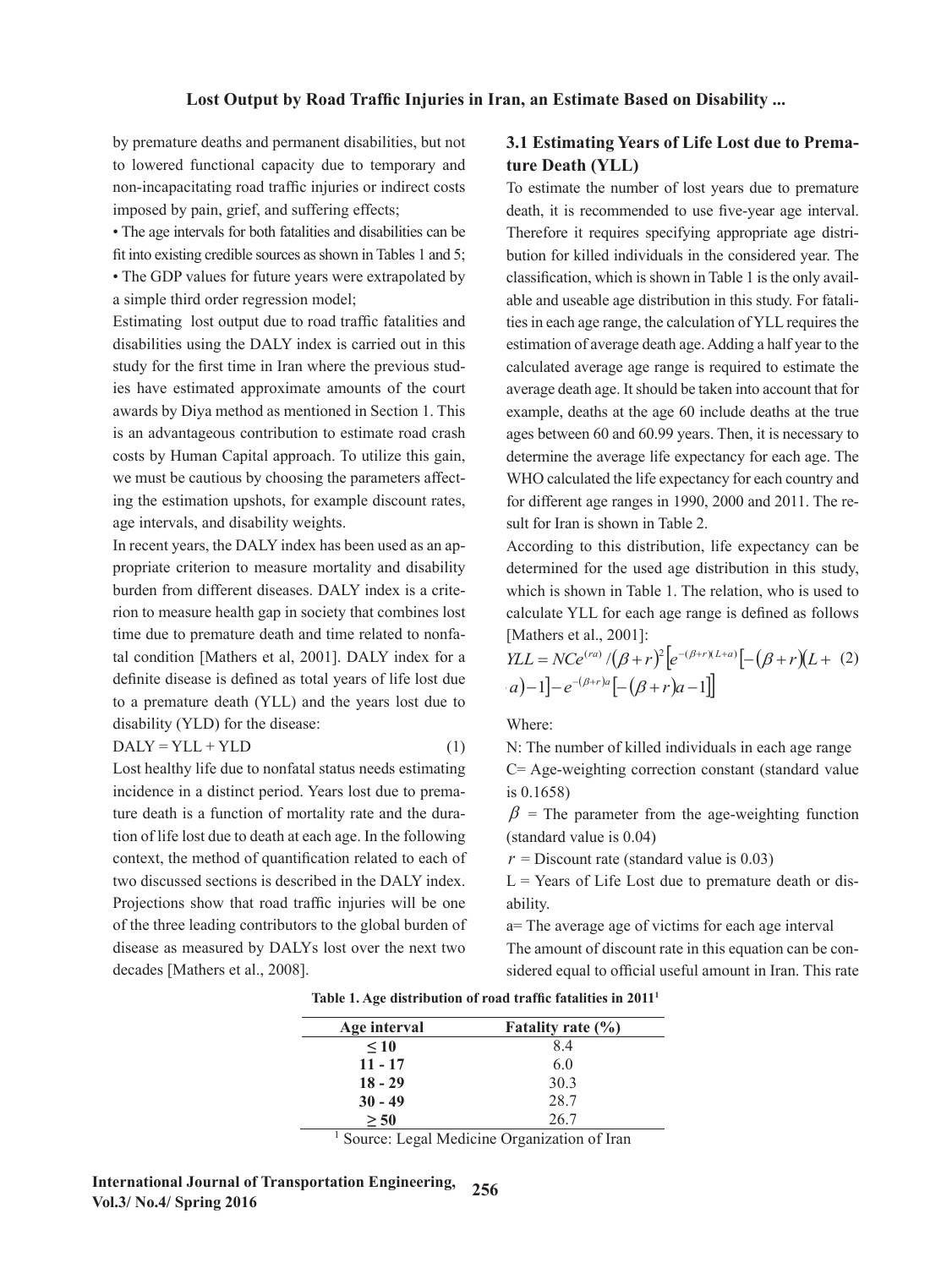|              | classification | Age distribution and life expectancy by WHO |              | Age distribution and life expectancy classification in this study |                 |  |
|--------------|----------------|---------------------------------------------|--------------|-------------------------------------------------------------------|-----------------|--|
| Age interval | Agerage age    | Life expectancy                             | Age interval | Agerage age                                                       | Life expectancy |  |
| $\leq 1$     | 0.3            | 73.40                                       |              |                                                                   |                 |  |
| $1-4$        | 2.6            | 73.98                                       | $\leq 10$    | 5.5                                                               | 71.78           |  |
| $5-9$        | $7.5\,$        | 70.27                                       |              |                                                                   |                 |  |
| $10-14$      | 12.5           | 65.435                                      |              |                                                                   |                 |  |
|              |                |                                             | $11 - 17$    | 14.5                                                              | 62.52           |  |
| $15-19$      | 17.5           | 60.577                                      |              |                                                                   |                 |  |
| $20 - 24$    | 22.5           | 55.86                                       | $18 - 29$    | 23.5                                                              | 54.94           |  |
| $25-29$      | 27.5           | 51.24                                       |              |                                                                   |                 |  |
| $30 - 34$    | 32.5           | 46.61                                       |              |                                                                   |                 |  |
| 35-39        | 37.5           | 41.95                                       |              |                                                                   |                 |  |
| $40 - 44$    | 42.5           | 37.31                                       | $30 - 49$    | 39.5                                                              | 40.09           |  |
| 45-49        | 47.5           | 32.71                                       |              |                                                                   |                 |  |
| 50-54        | 52.5           | 28.24                                       |              |                                                                   |                 |  |
| 55-59        | 57.5           | 23.92                                       |              |                                                                   |                 |  |
| 60-64        | 62.5           | 19.73                                       |              |                                                                   |                 |  |
| 65-69        | 67.5           | 15.87                                       |              |                                                                   |                 |  |
| $70 - 74$    | 72.5           | 12.52                                       |              |                                                                   |                 |  |
| 75-79        | 77.5           | 9.61                                        | $50 \geq$    | 77.5                                                              | 9.61            |  |
| $80 - 84$    | 82.5           | 7.07                                        |              |                                                                   |                 |  |
| 85-89        | 87.5           | 5.10                                        |              |                                                                   |                 |  |
| 90-94        | 92.5           | 3.59                                        |              |                                                                   |                 |  |
| 95-99        | 97.5           | 2.55                                        |              |                                                                   |                 |  |
| $+100$       | 102.5          | 1.90                                        |              |                                                                   |                 |  |

Table 2. Estimating life expectancy based on age classification used in this study **Table 2. Estimating life expectancy based on age classification used in this study**

is recommended 12% for public investments in Iran

#### [Management & Planning Organization, 2007].  $(YLD)$ **2.2 Estimation of Years Lost due to Disability (YLD)**

Finally, the number of effective years of lost life can be obtained for each age range using this equation as shown ducted in Table 3. It should be noted that the number of YLL for each victim at an early age (under 10 years) is less than the number of teens and young adults (11 to 30 years)  $\overline{YLD}$  for all age ranges is defined as follows [Mathers obtained in this table and this is due to the less invest-<br>et al., 2001]: ment of community for children. Finally, it is observed that the total number of effective years of lost life for all  $V_{I}$  and  $e^{(\beta + r)a\int_{I}^{r} (\beta + r)^{n} \Gamma(\beta + r)^{n}}$ that the total number of effective years of lost life for all<br>ages and victims in traffic accident in Iran was 176,168  $r[(L+a)-1]-e^{-(\beta+r)a}[-(\beta+r)a-1]$ years in 2011. obtained for each age range using this equation as shown ducted for YLL; however, this loss is measured based ages and victims in traffic accident in Iran was  $176,168$ 

Lost output due to disabilities can be calculated as con-It should be noted that the number of YLL for on the weight of disability due to the occurrence of a m at an early age (under 10 years) is less than  $particular disease$ . Accordingly, the equation to estimate YLD for all age ranges is defined as follows [Mathers et al., 2001]: 2001]:  $\mu$ aritedian disease. Accordingly, the equation to estimate / 1 1 ( ) <sup>2</sup> ( )( ) *YLL NCe r e r L a e r a ra <sup>r</sup> <sup>L</sup> <sup>a</sup> <sup>r</sup> <sup>a</sup>* (2)

$$
YLD = I \cdot DW \cdot C \cdot e^{(ra)} / (\beta + r)^{2} \left[ e^{-(\beta + r)(L+a)} \right] - (\beta + (3)
$$
  

$$
r)(L+a) - 1 \left] - e^{-(\beta + r)a} \left[ -(\beta + r)a - 1 \right] \right]
$$

11. In this equation, the parameters C, r,  $\beta$  and L are de-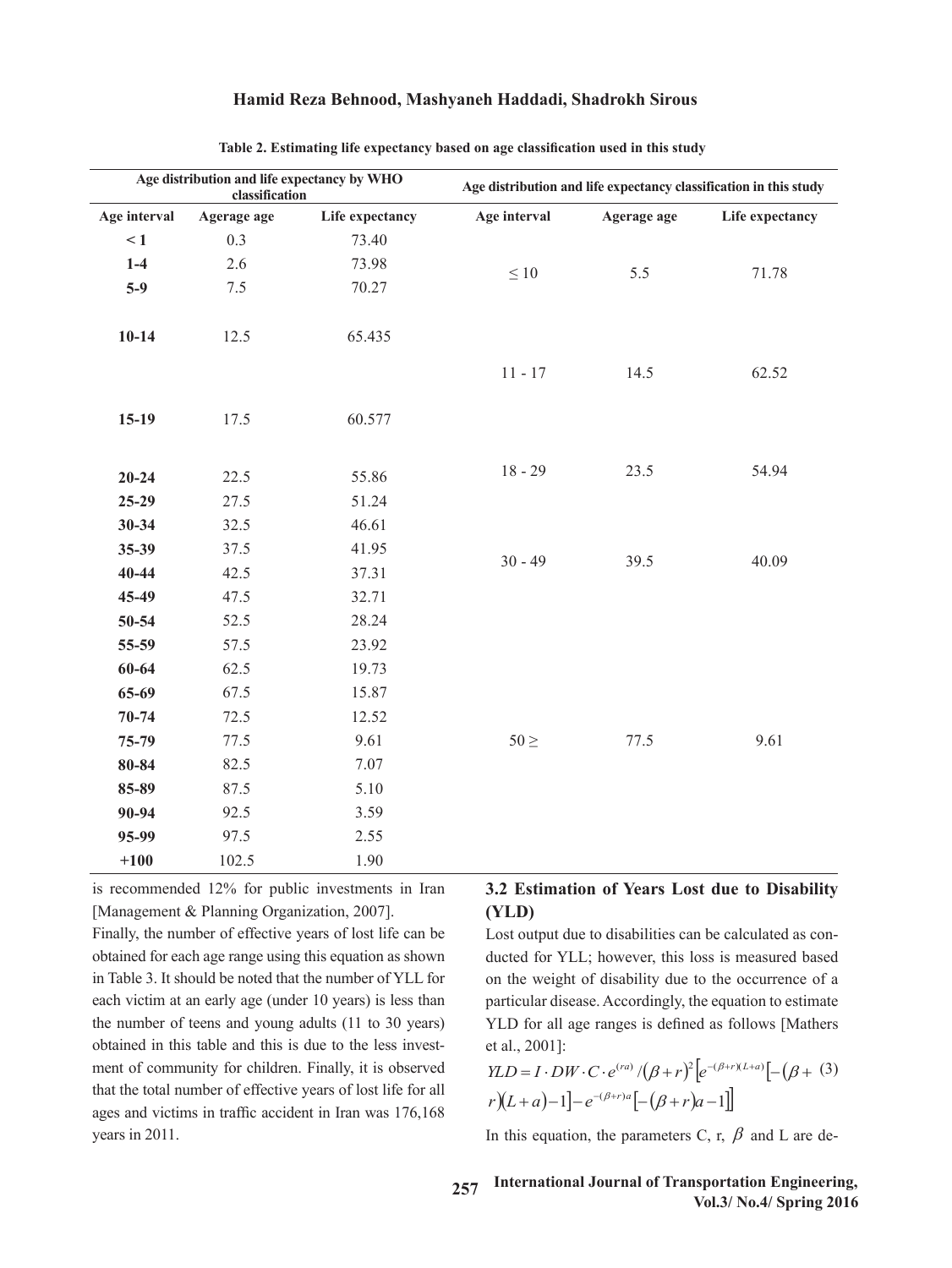| Age       | Average age (a) | Lost vears $(L)$ | <b>Number of Fatalities (N)</b> | YLL     | <b>YLL/Fatality</b> |
|-----------|-----------------|------------------|---------------------------------|---------|---------------------|
| $\leq 10$ |                 | 71.78            | 1.686                           | 16,474  | 9.77                |
| $11 - 17$ | 14.5            | 62.52            | 1,204                           | 14.492  | 12.04               |
| $18 - 29$ | 23.5            | 54.94            | 6,081                           | 73,199  | 12.04               |
| $30 - 49$ | 39.5            | 40.09            | 5,760                           | 56,074  | 9.74                |
| > 50      | 77.5            | 9.61             | 5,358                           | 15,930  | 2.97                |
|           | Total           |                  | 20,089                          | 176,168 | 8.77                |

**Table 3. Estimated YLL index for road traffic fatalities in 2011**

fined as for YLL index. In the above-mentioned equation, represents the number of the incidence of disabilities due to diseases in a specified period and represents **Here** disability weight for that disease.

In the study carried out by Harvard University concerning traffic injuries in Iran in 2008 [Bhalla et al., 2008], the age distribution of traffic victims was obtained regarding inpatient and outpatient injuries and those treated at home separately.

Before establishing the related table to calculate the Before establishing the related table to calculate the to skull hacture in different parts that is caused by the<br>YLD index, it is necessary to acquire a disability weight multiplicity of casualties in this group of injurie for physical disabilities due to traffic injuries. Disability weight represents the burden of incapacitating and loss of health during which the related morbidity factor **4. Results** has not resulted in a death. This weight is defined as a To estimate coefficient between zero and one, so that zero reprecondition equivalent to death. For example, the WHO has determined 0.725 for long-term weight disability related to spinal cord problems [Mathers et al. 2008]. The title of injuries due to long-term disabilities and the related disability weight is ranked according to Table 4 [Mathers et al., 2001].

Thus, by combining the related information of disability weight and age distribution of injuries, the accurate

juries due to traffic trauma can be obtained. The calculations related to this index are presented in Table 5. Here by considering the constants C=0.1658,  $\beta$ = 0.04 disability weight for that disease.<br>
Lost output due to disability in the calculated for YuLi, however, the can be can be calculated for YuLi, however, this lost is lost in the calculated for YuLi, however, the calculated is calculated according to the disability level for each ing traffic injuries in Iran in 2008 [Bhalla et al., 2008], injury in every age range. Finally, it is noted that the total value of the YLD index for disability due to all Accordingly, the equation to estimate YLD for all age ranges is defined as follows [Mathers et al., types of injuries is equal to 143,411 years. In addition, the highest proportion of the lost life years is related to skull fracture in different parts that is caused by the multiplicity of casualties in this group of injuries.

## **4. Results**

sents complete health and ability and one represents a  $\frac{1}{\text{purpose}}$ , the estimation of victims and disabled indiestimation of the YLD amount related to different in-<br>physical disabilities was calculated. To estimate the lost product, the monetary value of this product in lost life years should be considered. For this purpose, the estimation of victims and disabled indicondition equivalent to death. For example, the WHO viduals is carried out in two steps so that the personal value of YLL and YLD was considered for each age group and by considering the duration of these years, The title of injuries due to long-term disabilities and the the value of GDP per capita for every year was considered. It should be noted that the value of GDP per [Mathers et al., 2001]. capita for every year in future should be discounted to capita for every year in future should be discounted to Thus, by combining the related information of disabil-<br>the value of 2011. In following, first, the lost product due to death was estimated and then the lost product of physical disabilities was calculated.

| Rank order of<br>importance | Nature of injury                 | <b>Disability</b><br>weight | <b>Disability duration</b>       |
|-----------------------------|----------------------------------|-----------------------------|----------------------------------|
|                             | Spinal cord lesion               | 0.725                       | Lifelong                         |
| 2                           | Brain injury                     | 0.35                        | Lifelong (5% of incident cases)  |
| 3                           | Burns to $>60\%$ of body surface | 0.255                       | Lifelong                         |
| 4                           | Burns to 20–60% of body surface  | 0.255                       | Lifelong                         |
| 5                           | Fractured skull                  | 0.35                        | Lifelong (15% of incident cases) |
| 6                           | Fractured femur                  | 0.272                       | Lifelong (5% of incident cases)  |
| 7                           | Nerve injuries                   | 0.064                       | Lifelong                         |

Table 4. Disability weight for lifelong disabling injuries (Mathers et al, 2001)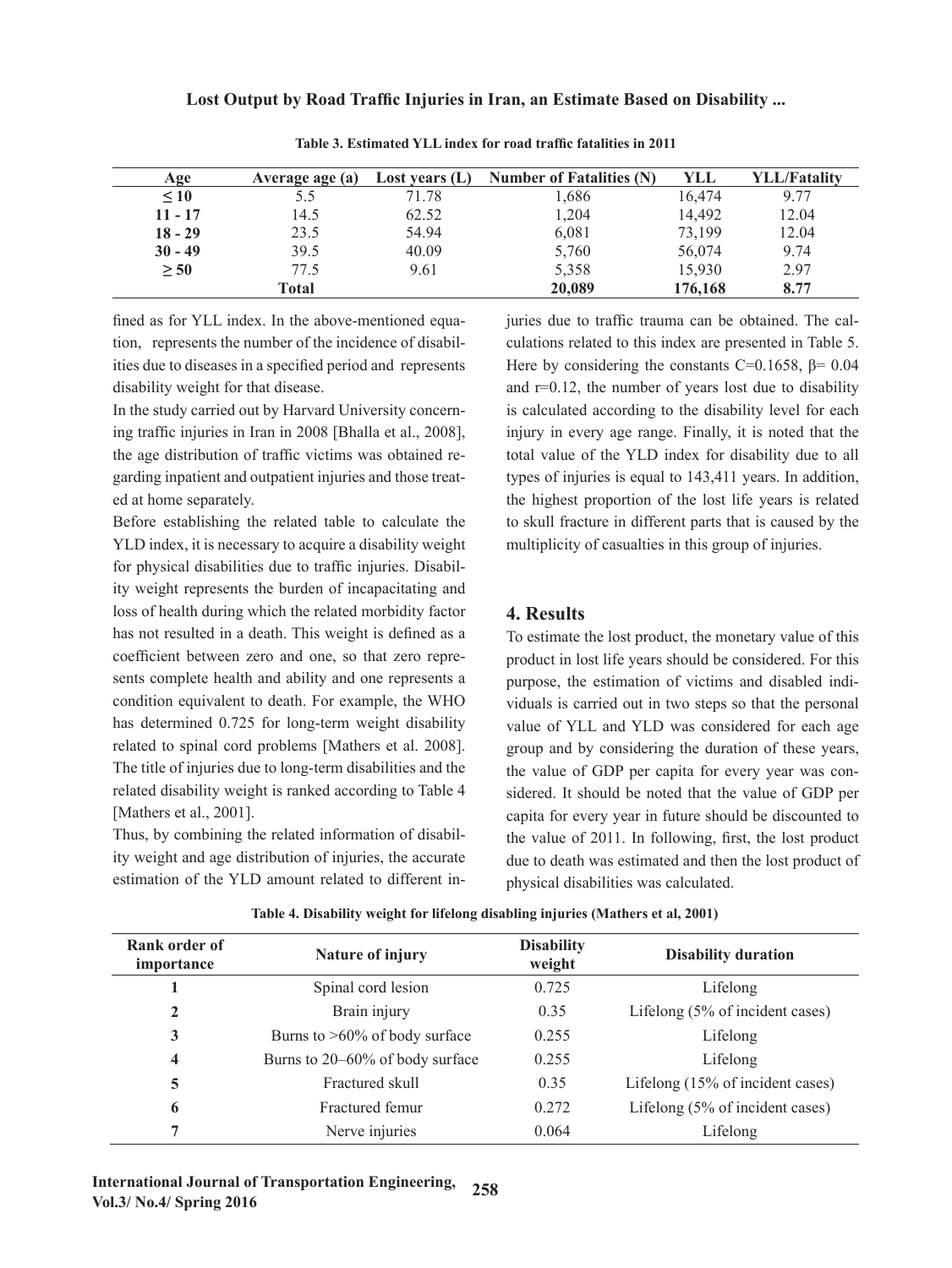| Hamid Reza Behnood, Mashyaneh Haddadi, Shadrokh Sirous |  |  |  |
|--------------------------------------------------------|--|--|--|

| Age       | Average<br>age (a) | <b>Duration of</b><br>disability<br>(L) | Spinal cord<br>lesion | <b>Brain</b><br>injury | <b>Burns</b>  | Fractured<br>skull | Fractured<br>femur | <b>Nerve</b><br>injuries | <b>Total</b><br><b>YLD</b> |
|-----------|--------------------|-----------------------------------------|-----------------------|------------------------|---------------|--------------------|--------------------|--------------------------|----------------------------|
| $\leq 1$  | 0.3                | 73.4                                    | 47                    | 59                     | $\tau$        | 211                | 22                 | 6                        | 352                        |
| $1-4$     | 2.6                | 73.98                                   | 272                   | 339                    | 39            | 1,221              | 127                | 37                       | 2,034                      |
| $5 - 14$  | 10                 | 67.86                                   | 2,193                 | 2,736                  | 317           | 9,851              | 1,021              | 300                      | 16,418                     |
| $15 - 24$ | 20                 | 58.22                                   | 9,102                 | 11,357                 | 1,315         | 40,884             | 4,237              | 1,243                    | 68,138                     |
| 25-34     | 30                 | 48.92                                   | 4,241                 | 5,291                  | 613           | 19,049             | 1,974              | 579                      | 31,748                     |
| 35-44     | 40                 | 39.63                                   | 1,682                 | 2,099                  | 243           | 7,557              | 783                | 230                      | 12,594                     |
| 45-54     | 50                 | 30.47                                   | 980                   | 1,222                  | 142           | 4,400              | 456                | 134                      | 7,332                      |
| 55-64     | 60                 | 21.82                                   | 412                   | 514                    | 60            | 1,850              | 192                | 56                       | 3,084                      |
| 65-74     | 70                 | 14.19                                   | 179                   | 224                    | 26            | 805                | 83                 | 24                       | 1,342                      |
| 75-84     | 80                 | 8.34                                    | 45                    | 56                     | $\mathcal{I}$ | 202                | 21                 | 6                        | 337                        |
| $+85$     | 90                 | 4.34                                    | $\overline{4}$        | 5                      |               | 18                 | $\overline{2}$     |                          | 30                         |
|           | <b>Total</b>       |                                         | 19,158                | 23,902                 | 2,768         | 86,049             | 8,917              | 2,617                    | 143,411                    |

**Table 5. Total YLD estimated for disabilities due to RTIs in 2011** Table 5. Total YLD estimated for disabilities due to RTIs in 2011

As noted above, the total amount of lost product was displayed in Table 6 and related information calculated for the sum of different age ranges and in each range, the sum of present value for the lost prod-<br>Table 7. It should be noted that the pro uct in future years should be obtained. The purpose of GDP per capita in Table 7 is calculated un future years in this estimation is the number of lost life of the YLL years and its decimal value is years due to premature death that was obtained as a the last year. For example, for the age ranger of lost life years due to premature death that was obtained as a the last year. For example, for the age ranger specific value for each age range. Considering that the old and smaller, the value of YLL for each age range. annual GDP per capita values must be discounted to the equal to 9.77 years. The total present values amounts for the year 2011. According to this explana-capita is calculated as follows: tion, the equation to estimate the cost of the lost output  $PV_{0,10} = 72.10 + 90.27 + 113.00 + 141.47 + 17$ due to traffic deaths in 2011 can be written as following: written as following: written as following: As noted above, the total amount of lost product was

$$
C_{LOF} = \sum_{i=1}^{5} \left( N_{Fi} \times \sum_{j=0}^{YLL_0} \frac{GDPpc_{201+j}}{(1+r)^j} \right)
$$
 (4) Table 7 and Figure 2 display the results of the total cost by the lost output due to traffic fatalities equal to

Where: Where: Where:

 $C_{LOF} = 1$  he cost related to lost output due to death  $C_{LOF}$ Table 2 and  $\overline{N}$  $C_{LOF}$  = The cost related to lost output due to death  $\frac{1}{\pi}$  i = The number attributed to each five age groups in formulation Rials Table 2 number antibuted to each live age groups in the cach kined mulviqual act

each fatality in each interval *i*. The number of GDP over  $YLL_{oi}$  = The number of lost life years due to death for above approach. For this pu

GDPpc<sub>2011+j</sub> = The amount of GDP per capita in 2011 disability for all disabled per and every year after that

 $r =$  The discount rate, which is considered 12 percent According to this and similar to what was according to the pervious explanation in this study. The traffic fatalities, the following equation

 $T_{\text{total}}$  calculation of this cost  $\epsilon$  cost  $\epsilon$  on the above-mentioned equation requires the cost  $\epsilon$  formulation in each age range. For this purpose, the present value of GDP  $C_{LOD} = \sum_{i=1}^{n} N_{Di} \times \sum_{i=0}^{3} \frac{325 \cdot P \cdot 201 \cdot F_i}{(1+r)^{i}}$ was calculated by the discount rate of 12% annually as  $\frac{1}{i}$   $\frac{1}{i}$   $\frac{1}{i}$   $\frac{1}{i}$   $\frac{1}{i}$   $\frac{1}{i}$   $\frac{1}{i}$   $\frac{1}{i}$   $\frac{1}{i}$   $\frac{1}{i}$   $\frac{1}{i}$   $\frac{1}{i}$   $\frac{1}{i}$   $\frac{1}{i}$   $\frac{1}{i}$   $\frac{1}{i}$   $\frac{1}{$ The calculation of this cost based on the above-men-<br>estimate the lost output due to disability: tioned equation requires the cost formulation in each  $\sum_{i=1}^{11} \sum_{i=1}^{11} \sum_{i=1}^{11} (BDPpc_{201+i})$  $\alpha$  above approach. For this purpose, it is necessary to estimate the value of  $G$ 

displayed in Table 6 and related information to estimate displayed in Table 6 and related information to estimate the product during the lost life years is classified as in Table 7. It should be noted that the present value of GDP per capita in Table 7 is calculated until the number of the YLL years and its decimal value is considered in the last year. For example, for the age range of 10 years old and smaller, the value of YLL for each fatality is equal to 9.77 years. The total present value of GDP per capita is calculated as follows: **(Million Rials)<sup>1</sup>**  $\sum_{i=1}^{\infty} c_{i}$  *a*  $\sum_{i=1}^{\infty} c_{i}$ **(Million Rials) Year**

 $+347.49 + 435.02 + 0.77 \times 544.61 = 1206.57$ e equation to estimate the cost of the lost output  $PV_{0-10} = 72.10 + 90.27 + 113.00 + 141.47 + 177.11 + 221.72$ **2006** 177.11 120.56 2022 853.54 245.57 245.57 245.57 245.57 245.57 245.57 245.57 245.57 245.57 245.57 245.57 245.

*N<sub>i</sub>* = Number of fatalities in each age group due to traffic accidents can r = The discount rate, which is considered 12 percent According to this and similar to what was described for 22822.181 Billion RLS in 2011. Therefore, regardin cost by the lost output due to traffic fatalities equal to  $\lambda$ **(Million Rials) 2021**<br>**to 2011 c** in this year, which is 20089, the lost output for each killed individual achieves 1136.05 Million RLS. Now, the value of the lost output for physical disabilities 2014 141.47 141.47 161.47 161.47 161.47 161.47 161.47 161.47 161.47 161.47 161.47 161.47 161.47 161.47 161.47 1 alle to traine accidents can be also obtained using the above approach. For this purpose, it is necessary to esti-**2017** 277.57 112.57 177.57 177.57 177.57 177.57 177.57 177.57 177.57 177.57 177.57 177.57 177.57 177.57 177.57 177.57 177.57 177.57 177.57 177.57 177.57 177.57 177.57 177.57 177.57 177.57 177.57 177.57 177.57 177.57 177.5 disability for all disabled people in 2011 using the results traffic fatalities, the following equation can be defined to estimate the lost output due to disability: 22822.181 Billion RLS in 2011. Therefore, regarding the lity in each interval i. mate the value of GDP over the lost years due to physical total fatalities in this year, which is 20089, the lost output due to traffic accidents can be also obtained using the **2015** 177.11 177.12 2023 177.11 177.11 177.11 177.11 178.54 2023 177.11 177.11 177.11 177.11 178.37  $\mu$  13 necessary to est<sup>-</sup> is 20089, the lost output for each killed individual achieves 1136.05 Million RLS. Now, the value of  $\mathcal{L}$ of calculating the YLD index for different age ranges.

$$
C_{LOD} = \sum_{i=1}^{11} \left( N_{Di} \times \sum_{j=0}^{YLD_{0i}} \frac{GDPpc_{201\, \text{H},j}}{\left(1+r\right)^j} \right) \tag{5}
$$

259 International Journal of Transportation Engineering, *Vol.3/ No.4/ Spring 2016*  $\overline{Y}$ ULS/ $\overline{Y}$  $\sim$  1.3/2 is calculated until the NoL3/Neumber of the NoL3/Neumber of the Yo  $\mathbf{v}$  different age ranges. According to this and similar to what was described for traffic  $f_{\text{out}}$  from being to to Intown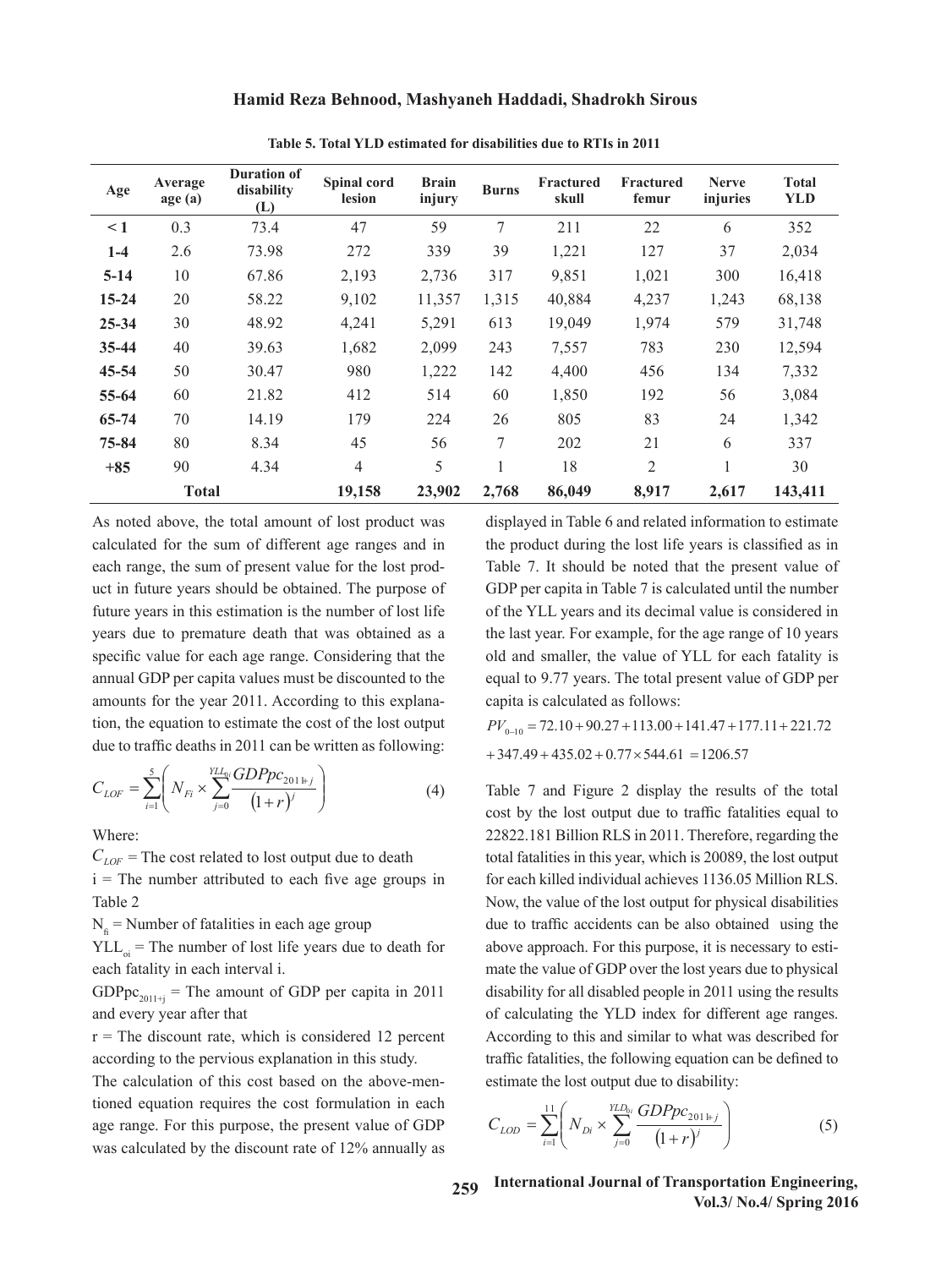|  | Lost Output by Road Traffic Injuries in Iran, an Estimate Based on Disability |  |
|--|-------------------------------------------------------------------------------|--|
|  |                                                                               |  |

| Year | <b>Annual specific</b><br>GDP/capita<br>(Million Rials) <sup>1</sup> | <b>GDP/capita discounted</b><br>to values in 2011<br>(Million Rials) | Year | <b>Annual specific</b><br>GDP/capita<br>(Million Rials) | <b>GDP/capita discounted</b><br>to values in 2011<br>(Million Rials) |
|------|----------------------------------------------------------------------|----------------------------------------------------------------------|------|---------------------------------------------------------|----------------------------------------------------------------------|
| 2011 | 72.10                                                                | 72.10                                                                | 2018 | 347.49                                                  | 157.19                                                               |
| 2012 | 90.27                                                                | 80.60                                                                | 2019 | 435.02                                                  | 175.70                                                               |
| 2013 | 113.00                                                               | 90.08                                                                | 2020 | 544.61                                                  | 196.39                                                               |
| 2014 | 141.47                                                               | 100.70                                                               | 2021 | 681.79                                                  | 219.52                                                               |
| 2015 | 177.11                                                               | 112.56                                                               | 2022 | 853.54                                                  | 245.37                                                               |
| 2016 | 221.72                                                               | 125.81                                                               | 2023 | 1068.54                                                 | 274.27                                                               |
| 2017 | 277.57                                                               | 140.63                                                               | 2024 | 1337.71                                                 | 306.57                                                               |

Table 6. GDP/capita equivalent value estimated for 2011 **Table 6. GDP/capita equivalent value estimated for 2011**

 $\frac{1}{1}$  One Million Rials = 40 US Dollars

Where:

Table 5.12 ranges. These calculations show that the lost output due  $i =$ The Number attributed to each 11 age ranges in Table 5.12

 $N_{\text{Di}}$  = The number of victims with a degree of disability to physical disabilities is equivalent to 12,175 Billion in age range i

for each individual in age range i

The parameters related to GDP per capita and discount fic fatalities. Here, it is necessary to determine the cur-

 $C_{\text{LOD}}$  = The cost of lost output due to disability consistent with what obtained in Table 6. Table 8 and  $YLD_{oi}$  = The number of lost life years due to disability sults in the average equal to 307.13 Million RLS for the for each individual in age range i lost output due to disability for each individual. rent value of GDP per capita for the years after 2011 consistent with what obtained in Table 6. Table 8 and Figure 3 show the result of the calculation for all age to physical disabilities is equivalent to 12,175 Billion RLS for 39,641 incapacitating injuries. This number results in the average equal to 307.13 Million RLS for the

rate is defined as similar to what mentioned for traf-<br>amount of the present value of GDP, shows the per capita fic fatalities. Here, it is necessary to determine the cur-<br>value of product lost due to death or disability for all age It should be noted that in both Tables 7 and 8, the summed amount of the present value of GDP, shows the per capita

| Age       | <b>Number of fatalities</b> | <b>Average YLL (years)</b> | <b>Total present value</b><br>of GDP/capita<br>(Million Rials) | Lost output due to<br>fatalities<br>(Billion Rials) |
|-----------|-----------------------------|----------------------------|----------------------------------------------------------------|-----------------------------------------------------|
| $\leq 10$ | 1686                        | 9 77                       | 1206.57                                                        | 2034.277                                            |
| $11 - 17$ | 1204                        | 12.04                      | 1727.61                                                        | 2080.042                                            |
| $18-29$   | 6081                        | 12.04                      | 1727.61                                                        | 10505.596                                           |
| $30-49$   | 5760                        | 9.74                       | 1200.68                                                        | 6915.917                                            |
| $50 \geq$ | 5358                        | 2.97                       | 240.08                                                         | 1286.349                                            |
|           |                             | Total                      |                                                                | 22822.181                                           |

**Table 7** Leat extent estimated for wead to for fatalities in 2019 Table 7. Lost output estimated for road traffic fatalities in 2011



Figure 2. Lost output due to fatalities (Billion Rials) **Figure 2. Lost output due to fatalities (Billion Rials)**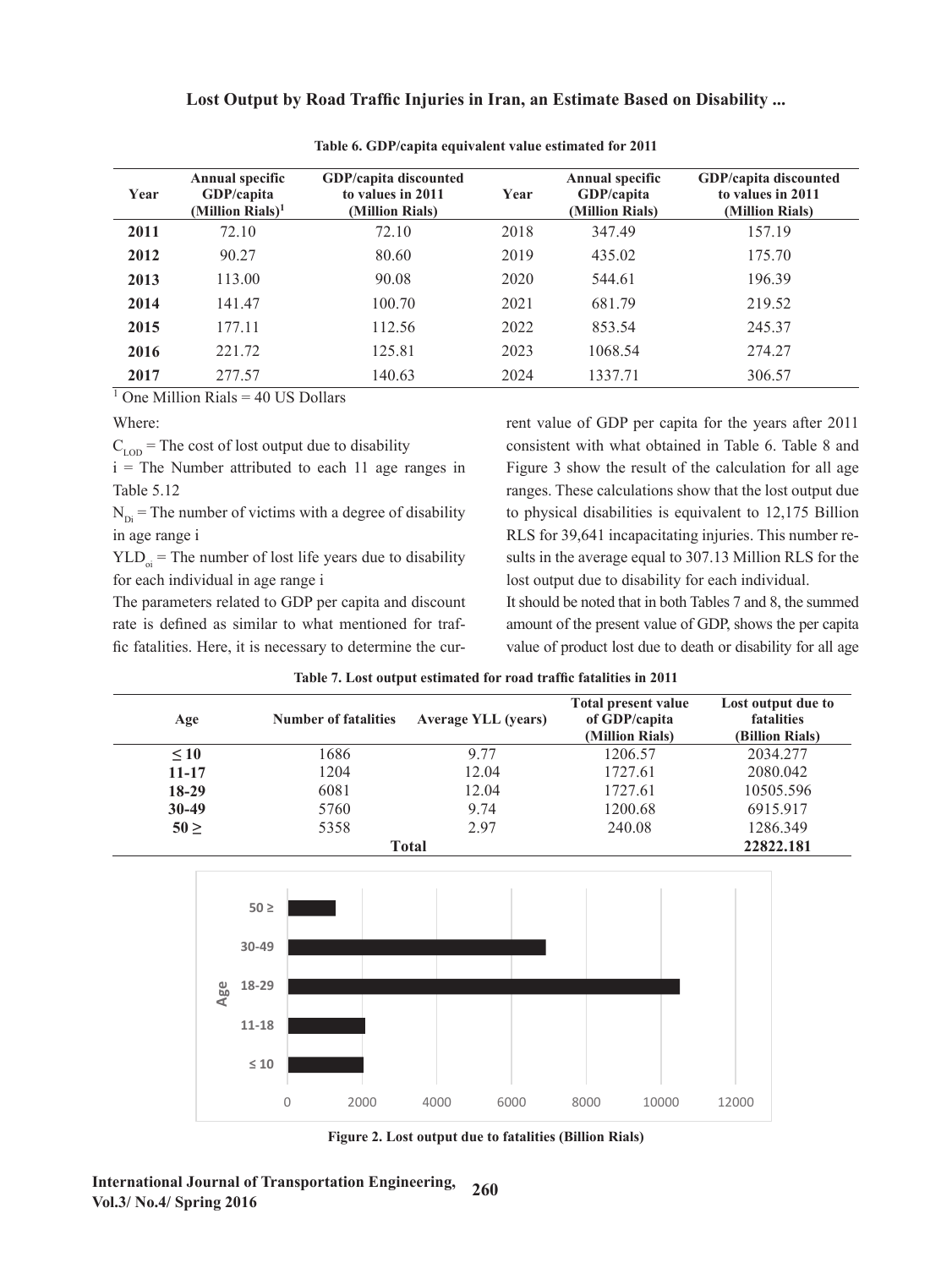

**Figure 3. Lost output due to disabilities (Billion Rials)** Figure 3. Lost output due to disabilities (Billion Rials)

| Table 8. Lost output due to disabilities in 2011 |                           |                               |                                                                     |                                                    |  |  |  |
|--------------------------------------------------|---------------------------|-------------------------------|---------------------------------------------------------------------|----------------------------------------------------|--|--|--|
| Age                                              | Number of<br>disabilities | <b>Average YLD</b><br>(years) | <b>Total present value for</b><br><b>GDP/capita (Million Rials)</b> | Lost output due to disabilities<br>(Billion Rials) |  |  |  |
| $\leq$ 1                                         | 156                       | 2.26                          | 176.12                                                              | 27.47472                                           |  |  |  |
| $1-4$                                            | 730                       | 2.79                          | 223.86                                                              | 163.4178                                           |  |  |  |
| $5-14$                                           | 4,312                     | 3.81                          | 324.35                                                              | 1398.597                                           |  |  |  |
| $15 - 24$                                        | 16,530                    | 4.12                          | 356.99                                                              | 5901.045                                           |  |  |  |
| $25 - 34$                                        | 8,326                     | 3.81                          | 324.35                                                              | 2700.538                                           |  |  |  |
| $35 - 44$                                        | 3,871                     | 3.25                          | 267.96                                                              | 1037.273                                           |  |  |  |
| $45 - 54$                                        | 2,788                     | 2.63                          | 209.45                                                              | 583.9466                                           |  |  |  |
| $55 - 64$                                        | 1,530                     | 2.02                          | 154.5                                                               | 236.385                                            |  |  |  |
| $65 - 74$                                        | 943                       | 1.42                          | 105.95                                                              | 99.91085                                           |  |  |  |
| $75 - 84$                                        | 386                       | 0.87                          | 62.73                                                               | 24.21378                                           |  |  |  |
| $+85$                                            | 69                        | 0.44                          | 31.72                                                               | 2.18868                                            |  |  |  |
|                                                  |                           | <b>Total</b>                  |                                                                     | 12174.991                                          |  |  |  |

ranges. It should be regarded that with considering the spe-<br>ties so that traffic fatalities have increased in this study, the obtained values for death or disabilities are allocated to 2011 and are not applicable for other years. Finally, the total output value or lost product due to death or disabilities by traffic injuries is estimated approximately 1.4 Billion USD (34,997 Billion Rials) in 2011, which includes 0.91 Billion USD for fatalities and 0.49 Billion USD for disabilities. It must be noted that this value is diseffects of pain, grief and suffering.

# **5. Discussion**

Studies in Iran [Mehregan et al. 2013] show that a relation exists between economic growth and traffic fatali-grief and suffering. **5. Discussion**

cial values of personal YLL and YLD, which are obtained economic growth until reaching to a critical point, and played only as the lost product and does not include the contribute to economic growth by preventing this cost. ties so that traffic fatalities have increased along with **The conomic growth until reaching to a critical point, and <b>Total 12174.** after that they will reduce. Iran is located at the first are allocated to 2011 and are not applicable for other years. stage yet, hence, the increase in economic growth (i.e. Finally, the total output value or lost product due to death the increase in GDP) above the growth of road traffic If the performance of lost product due to death on the interests in ODT follows the growth of road trainer or disabilities by traffic injuries is estimated approximate-<br>
fatalities would intensify the value of lost outputs ly 1.4 Billion USD (34,997 Billion Rials) in 2011, which utilizing a small proportion of the lost output cost in includes 0.91 Billion USD for fatalities and 0.49 Billion road safety projects and programs, we can successfully prevent the occurrence of traffic injuries and also can contribute to economic growth by preventing this cost. effects of pain, grief and suffering.<br>In other words, a small investment in improving road safety in Iran will lead to a significant investment. By focusing on the health burden of traffic injuries in Iran, **5. Discussion** this study seeks to quantify the amounts of the economic burden of lost output (product) due to road traffic injuries in Iran. Lost output is defined as a main compo-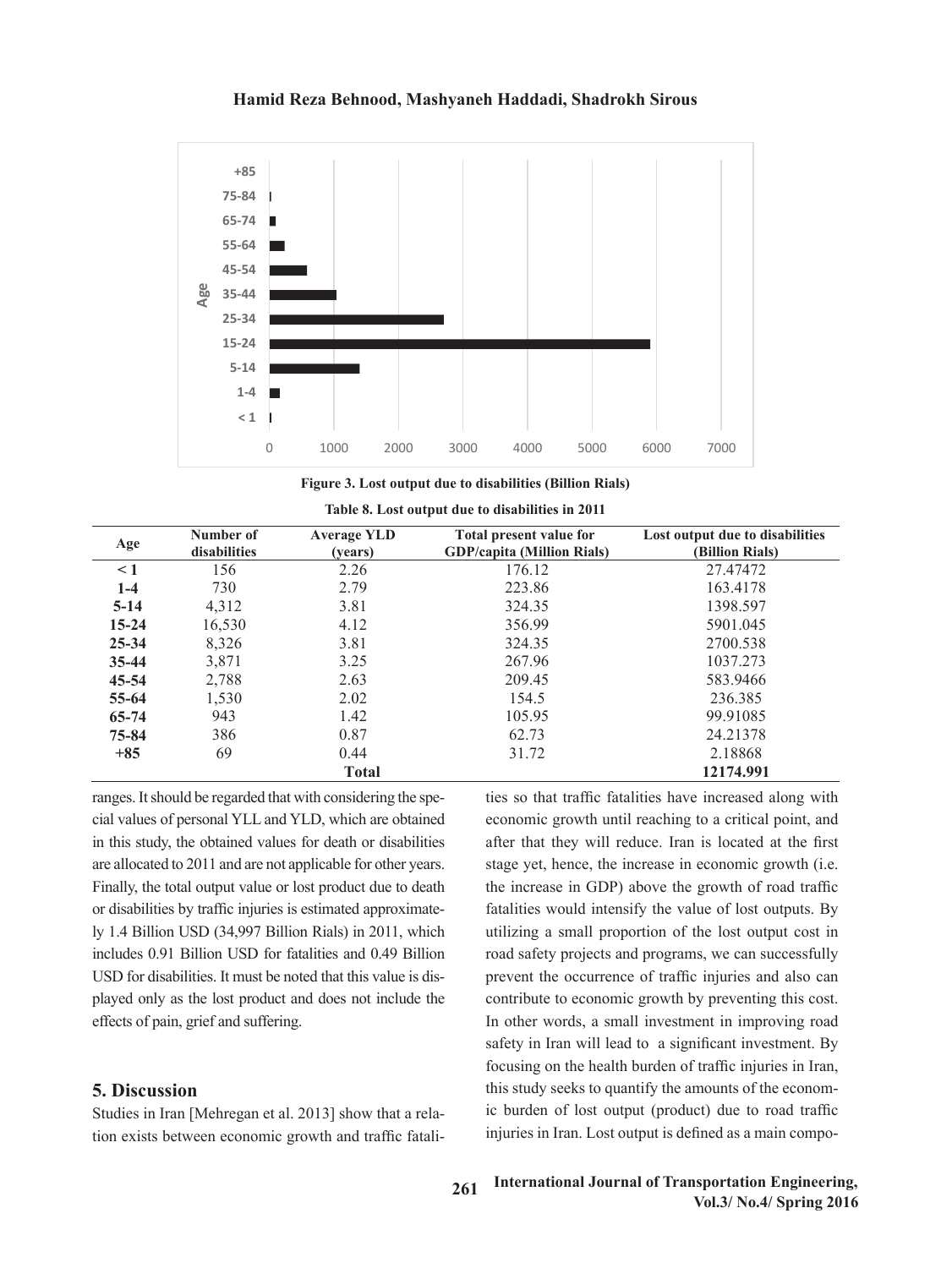nent of direct costs accountable for traffic injury social costs. Owing to its life-related subject, the lost output is considered as an issue of concern in health sector related costs so that the WHO has presented useful methodologies to quantify the lost life due to mortality or disability. Although, the methodologies attempt to advice inclusive instruction, caution must be taken in selecting variables such as country specific discount rates and age ranges. For example, if the suggested 3 percent standard value of discount rate is applied in equations instead of the real dominant value of 12 percent in a developing country (as studied here for Iran), the results may be considerably misleading that can even change prospective national road safety policies.

However, this study is a module of general health-related cost of road traffic injuries, which has indicated a total amount of 4.45 Billion USD for three major components including medical costs, lost output, and indirect costs. The result shows that the lost output forms more than 31 percent (approximately one-third) of the total costs in health sector. As a social cumulative criterion, it stands for the second cost contributing factor after the cost of medical costs, but as a personal perspective, the study has shown that the lost output is identified as the main part of costs imposed on each individual killed by a road traffic injury (more than 65 percent of personal total costs). Therefore, the lost output due to road traffic injuries must be investigated as a major human-related factor of lost life quality.

As an informative illustration, Table 9 indicates the comparison of contents and results of two typical HCbased studies presented in recent years [Ayati, 2005; Ayati, 2008; Ahadi & Razi-Ardakani, 2015] with those specified in this study. The table shows significant advantages using the DALYs index in this study in estimating the lost output value that can somehow enhance more reliable results. The benefits rise by the advantageous usage of the following features:

• Allowing for only the lost useful years of life; eliminating the years, which do not lead to the pure production is an issue of importance especially in developing countries.

• Considering the GDP value as the main representative for lifelong production; the average value of annual wages in a nation is not criterion in estimating the national production values.

• High reliability using age-weighting correction constant; the age-weighting correction (C) and the parameter from the age-weighting function (β) are both the general constants, which are applied in estimating an average value for the lost years due to a premature death or permanent disability. The age range specific attributes are L and a.

• Considering the discount rate as a country specific economic index; using a national economic value can reflect the mass of production that the nation can make. • Allowing for age range specific lost life both for fatalities and disabilities; the estimated values are split into separate consequences of crash victims (i.e. fatalities and disabilities) which can use their independent age classification.

• Allowing for the nature of injury (such as spinal cord, and brain injury) in the form of disability weight (used in eq. 3); the existence of disability weights classified by the nature of injury and presented by the WHO enhances the precision of the results in the sense that injury-targeted consequences can be quantified in each age range.

The results by different studies can be compared more expressly by the percentage of the lost output value to the total health sector RTI cost. Considering that the displayed resulted values by Ayati's studies exclude the pain, grief, and suffering costs, the lost output related amounts are much close to the results by the current study. The comparison shows that the resulted percentage in this study is higher than the results by Ayati in both 2005 and 2008 for rural and rural plus urban roads, respectively. Considering the absolute values (1.4 Billion USD in 2011 versus 0.75 Billion USD in 2007), the higher resulted amount reflects the inflated amounts from 2007 to 2011, which are much close to each other using an 18 percent average annual inflation rate. The results show the inherence of both studies, which can confirm the total amount calculated by DALYs index. Here, the added value by the DALYs index is its separable lost output values for different age ranges as well as the split values for fatalities and disabilities. The rough value earned by the average annual wages applied by Ahadi and Razi-Ardakani (2015) also shows the overestimation of the lost output by disregarding the exclusion of non-useful years.

Beyond the results and the advantages of this study,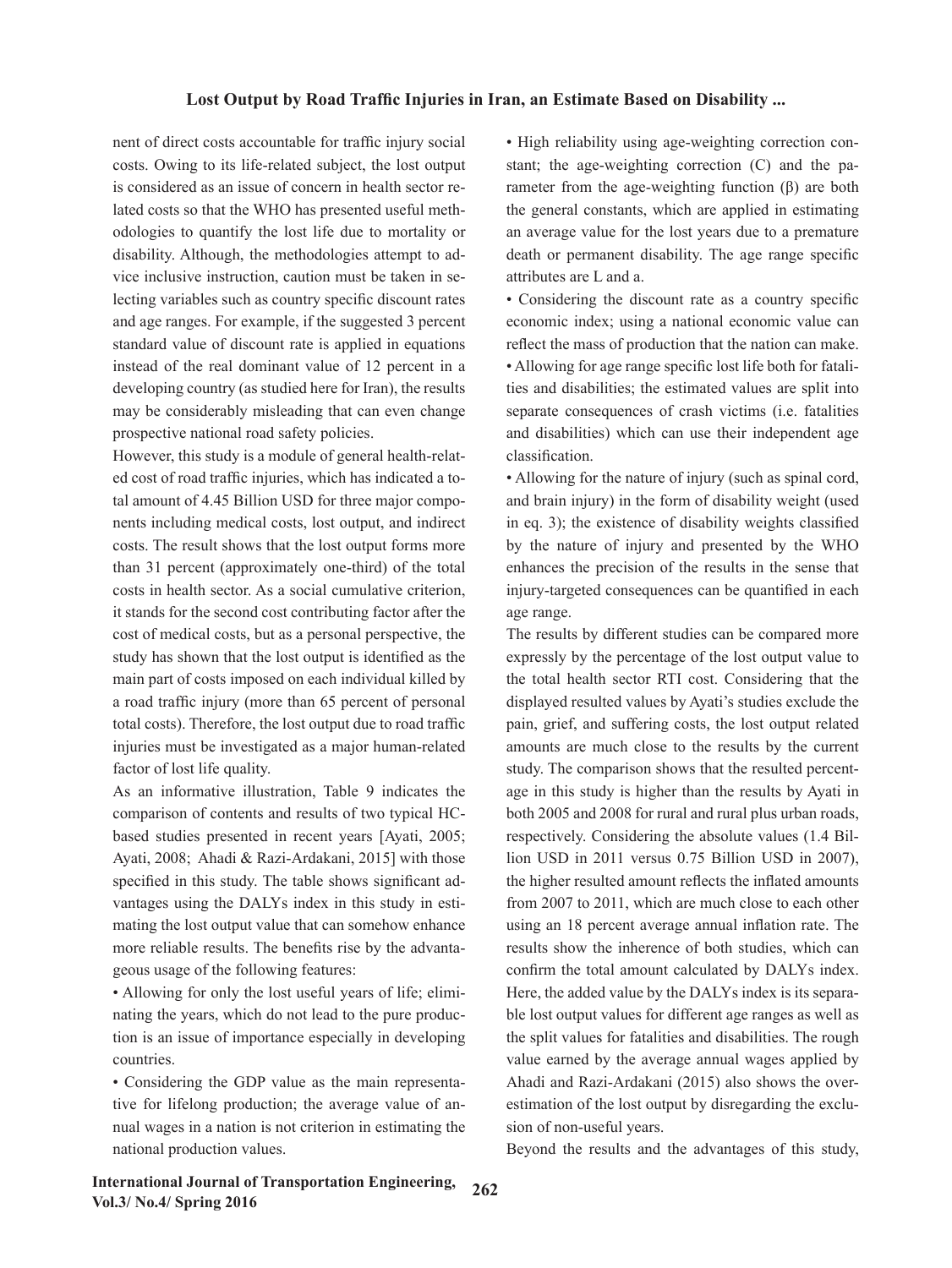| Comparison<br>criteria                                                          | This study $(2016)$                                                                                                                                                                                                                                                                                                                                                                                                                                                                                                                                                                                                                                                                                                                                  | Ayati<br>(2005)<br>(rural<br>roads) | Ayati<br>(2008)<br>(rural<br>and<br>urban<br>roads)                                                                                                                                                 | Ahadi and Razi-<br>Ardakani (2015)                                                                                                                                                                                                                                         |
|---------------------------------------------------------------------------------|------------------------------------------------------------------------------------------------------------------------------------------------------------------------------------------------------------------------------------------------------------------------------------------------------------------------------------------------------------------------------------------------------------------------------------------------------------------------------------------------------------------------------------------------------------------------------------------------------------------------------------------------------------------------------------------------------------------------------------------------------|-------------------------------------|-----------------------------------------------------------------------------------------------------------------------------------------------------------------------------------------------------|----------------------------------------------------------------------------------------------------------------------------------------------------------------------------------------------------------------------------------------------------------------------------|
| Incidence<br>year                                                               | 2011                                                                                                                                                                                                                                                                                                                                                                                                                                                                                                                                                                                                                                                                                                                                                 | 2004                                | 2007                                                                                                                                                                                                | 2009                                                                                                                                                                                                                                                                       |
| Method                                                                          | DALYs Index                                                                                                                                                                                                                                                                                                                                                                                                                                                                                                                                                                                                                                                                                                                                          | Court Verdicts<br>(Dieh)            |                                                                                                                                                                                                     | Average annual wages                                                                                                                                                                                                                                                       |
| Calculation<br>process                                                          | • Annual output: GDP/capita<br>• Lost years: Equations 2 and 4 for fatalities and equations 3 and<br>5 for disabilities<br>• $YLL = NCe^{(ra)}/(\beta + r)^2 \left[e^{-(\beta + r)(L+a)}\right] - (\beta + r)(L+a) - 1\left[-e^{-(\beta + r)a}\right] - (\beta + r)a - 1\right]$<br>$\quad \bullet \quad \textit{YLD} = I \cdot DW \cdot C \cdot e^{(ra)} \cdot ((\beta + r)^2 \left[ e^{-(\beta + r)(L + a)} \left[ -(\beta + r)(L + a) - 1 \right] - e^{-(\beta + r)a} \left[ -(\beta + r)a - 1 \right] \right]$<br>$C_{LOF} = \sum_{i=1}^{5} \left( N_{Fi} \times \sum_{i=0}^{TL_{0i}} \frac{GDPpc_{2011}}{(1+r)^{j}} \right)$<br>$C_{LOD} = \sum_{i=1}^{11} \left( N_{Di} \times \sum_{i=0}^{YLD_{ij}} \frac{GDPpc_{2011+j}}{(1+r)^{i}} \right)$ |                                     | • The total lost<br>output per person<br>equals the value<br>of Dieh, the<br>blood money or<br>court award<br>assigned by<br>Islamic rules for<br>a person killed or<br>disabled in a<br>road crash | • Annual output: average<br>annual wage<br>• Lost years: The fixed<br>amount of 23.67 years<br>for all ages<br>• $Loss = \sum_{n=1}^{N} \frac{W}{(1+r)^n}$                                                                                                                 |
| <b>Applied</b><br>variables                                                     | • Annual GDP/capita<br>• age-weighting correction constant;<br>· discount rate;<br>• Years of Life Lost due to premature death or disability;<br>• the average lost life of victims for each age interval; and<br>• Disability weight.                                                                                                                                                                                                                                                                                                                                                                                                                                                                                                               |                                     | • The amounts of<br>court awards<br>(Dieh) for each<br>fatality or<br>disability                                                                                                                    | • average annual wage<br>$\bullet$ N=23.67 years<br>• discount rate                                                                                                                                                                                                        |
| Lost output<br>cost (Billion<br>USD)                                            | 1.4                                                                                                                                                                                                                                                                                                                                                                                                                                                                                                                                                                                                                                                                                                                                                  | 0.3 <sup>2</sup>                    | 0.75 <sup>2</sup>                                                                                                                                                                                   | 3.23                                                                                                                                                                                                                                                                       |
| Generalized<br>national<br>crash cost<br>$(109$ USD)                            |                                                                                                                                                                                                                                                                                                                                                                                                                                                                                                                                                                                                                                                                                                                                                      | 2.3                                 | 7.2                                                                                                                                                                                                 | 11.42                                                                                                                                                                                                                                                                      |
| <b>Total health</b><br>sector-<br>related RTI<br>cost(10 <sup>9</sup> )<br>USD) | 4.8                                                                                                                                                                                                                                                                                                                                                                                                                                                                                                                                                                                                                                                                                                                                                  | 1.5                                 | 4.4                                                                                                                                                                                                 | 6.52                                                                                                                                                                                                                                                                       |
| Percentage<br>of LOC to<br>Generalized<br>crash cost                            | ---                                                                                                                                                                                                                                                                                                                                                                                                                                                                                                                                                                                                                                                                                                                                                  | 13%                                 | 10.4%                                                                                                                                                                                               | 28.2%                                                                                                                                                                                                                                                                      |
| Percentage<br>of LOC to<br>total health<br>sector RTI<br>cost                   | 29%                                                                                                                                                                                                                                                                                                                                                                                                                                                                                                                                                                                                                                                                                                                                                  | 20%                                 | 17%                                                                                                                                                                                                 | 50%                                                                                                                                                                                                                                                                        |
| <b>Advantages</b>                                                               | • Allowing for only lost useful years of life<br>• Considering the GDP value as the main representative for<br>lifelong production<br>• high reliability by using age-weighting correction constant<br>• Considering the discount rate as a country specific economic<br>index<br>• Allowing for age interval specific lost life both for fatalities<br>and disabilities<br>• Allowing for the nature of injury (spinal cord, brain injury,<br>etc.) in the form of disability weight (used in eq. 3)                                                                                                                                                                                                                                                | • Distinguish                       | • Simplicity of<br>calculation<br>between fatalities<br>and disabilities                                                                                                                            | Simplicity of calculation<br>• Considering the discount<br>rate                                                                                                                                                                                                            |
| Limitations                                                                     | • Needing precise analysis data                                                                                                                                                                                                                                                                                                                                                                                                                                                                                                                                                                                                                                                                                                                      | • Not allowing for                  | the discount rate<br>• No distinguish<br>between various<br>age intervals in<br>estimating lost<br>years                                                                                            | • The average annual wage<br>cannot represent the lost<br>national product<br>• No distinguish between<br>fatalities and disabilities<br>• No distinguish between<br>various age intervals in<br>estimating lost years (a<br>fixed amount of 23.67<br>years is considered) |

# Table 9. Comparison of lost output estimation results by Human Capital approach in Iran **Table 9. Comparison of lost output estimation results by Human Capital approach in Iran**

 $1$  One Million Rials = 40 US Dollars

<sup>2</sup> The amount is belonged to the Dieh values only which was stated as the net value of lost output. The total cost including the pain, grief, and suffering cost that is 3.78 times greater than the Dieh values was reported 1.5 and 3.6 Billion USD for years 2004 and 2007 respectively.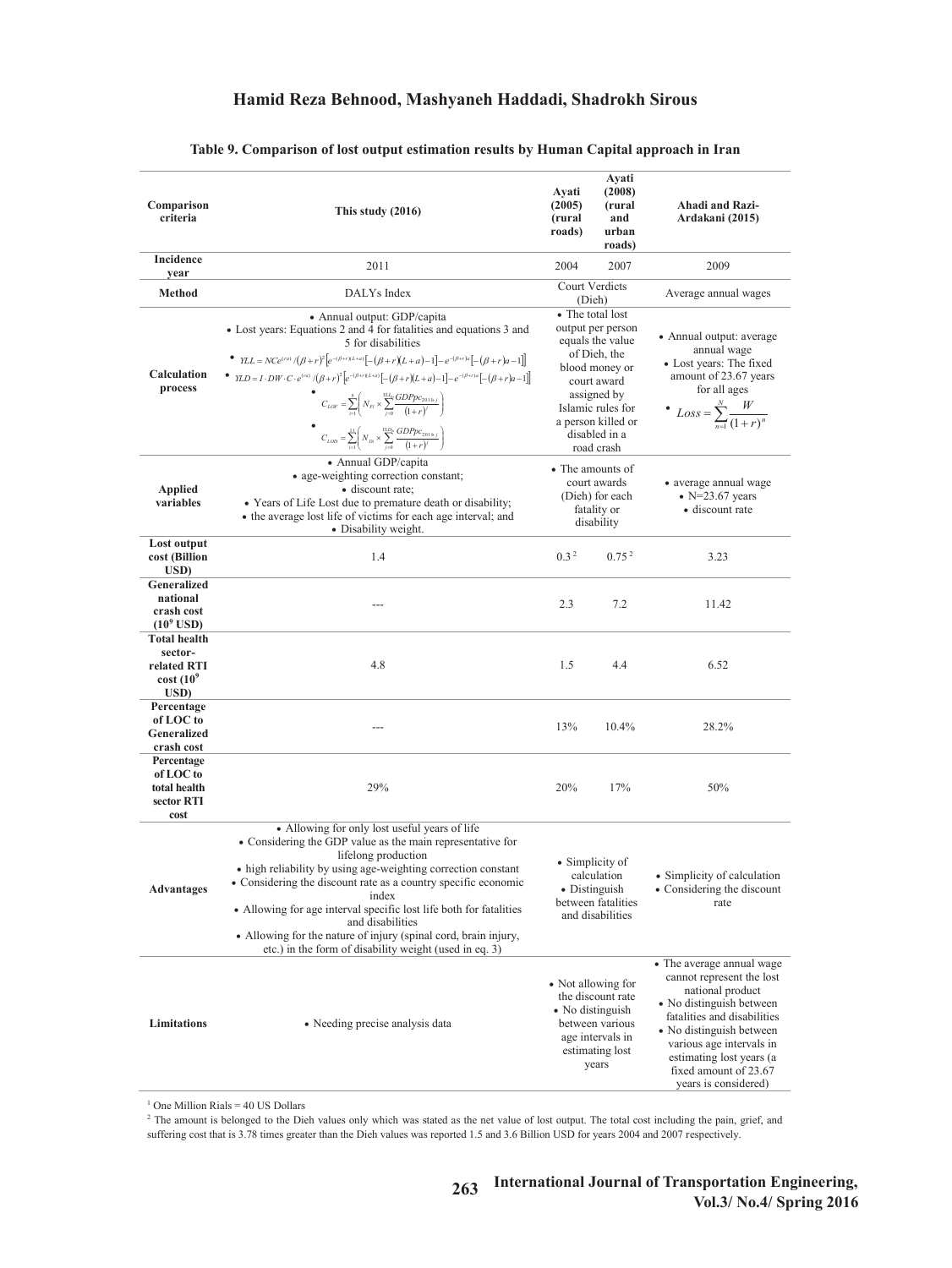another major issue of concern is to incorporate the lost output as a matter of Willingness-to-Pay (WTP) approach. Ainy et al. [2014] used the willingness-topay approach to calculate the cost of traffic injuries in Iran. WTP data was collected for four scenarios for vehicle occupants, pedestrians, vehicle drivers, and motorcyclists. The costs of traffic injuries constituted 6•46% of gross national income. WTP was significantly associated with age, gender, monthly income, daily payment, more payment for time reduction, trip mileage, drivers and occupants from road users. The total estimated cost of injury and death cases exceeded 39 Billion USD. Moreover, in 2013, the cost of traffic injuries among the drivers of public vehicles constituted 1.25% of gross national income [Ainy et al, 2015]. WTP had a significant relation with gender, daily payment, more payment for time reduction, more pay to less traffic, and minibus drivers. On the other hand, Ahadi and Razi-Ardakani [2015] estimated the total value of health-related cost of road traffic injuries approximately 6.6 Billion USD for the year 2009, which included medical costs, lost outputs, and human costs, 48 percent of which was related to the lost output costs.

### **6. Conclusions and Recommendations**

The lost output consists of the lost product concerning the lost life years due to disabilities and mortalities by road traffic injuries. To estimate the lost product, the monetary value of this product in lost life years should be considered. For this purpose, the estimation of killed victims and disabled individuals is carried out in two steps so that the personal value of YLL and YLD is considered for each age group and by considering the duration of these years, the annual value of GDP per capita is considered.

This study shows that the highest amount of the lost life years due to road fatalities belongs to the age range of 11 to 29 years old in Iran for whom an average value of lost useful life is estimated more than 12 years. The value is estimated on the basis of a 12 percent discount rate, which causes the decrease of the calculated YLL index in comparison to the standard 3 percent rate. It should be noted that the estimated value only belongs to

the times in which the victim could have contributed to the social product. Furthermore, the highest lost output due to disabilities was estimated four years for the age range of 15 to 24 years old victims.

Consequently, the total output value or lost product due to death or disabilities by traffic injuries is estimated approximately 1.4 Billion USD in 2011. This value is displayed only as lost product and is not considered with the effects of pain, grief and suffering (indirect costs). As a social cumulative criterion, it stands for the second cost contributing factor after medical costs. As a personal perspective, the study has shown that the lost output is identified as the main part of costs imposed on each individual killed by a road traffic injury.

As described before, the term 'lost output' reflects an economic share of the generalized costs incurred by road traffic injuries that is related to the lost life years by a premature death or functional incapacitating. Therefore, it is viewed as an ex-post approach, which refers to the loss after the incidence of injuries. It is suggested that an ex-ante approach, notably using willingness-to-pay methods, should be exercised that shelters all socio-economic impacts of the road trauma losses. Several factors can be examined in such an alternative methodology to estimate the value of statistical life. Thus, a more comprehensive analysis can enhance the reliability by making hybrid methods, which comprise both approaches. It is also suggested to investigate the lost output effects of road traffic injuries on poor families, which may be accompanied with enormous social impacts of the poverty.

# **7. Acknowledgment**

This paper contains the results of a project funded by the WHO's Eastern Mediterranean Regional Office (EMRO) as a subprogram to manage economic, health and social impact of road traffic injuries in road safety plan in Iran (project code: EM-IRA-2012-APW-055). The authors also thank all colleagues in the Ministry of Health and Medical Education who provided data for the different sections of this project.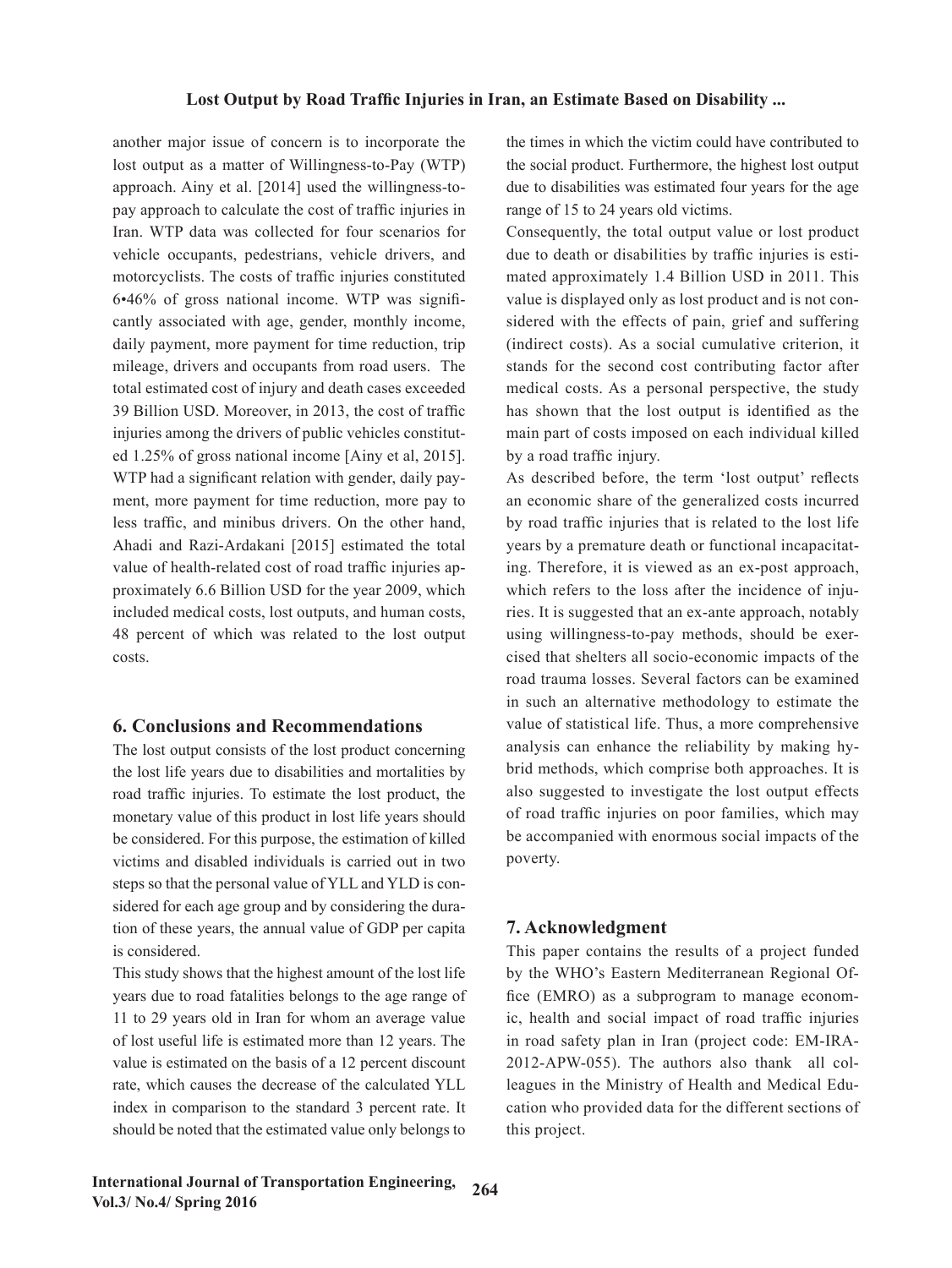# **8. References**

- Ahadi, M. R. and Razi-Ardakani, H. (2015) "Estimating the cost of road traffic accidents in Iran using Human Capital Method", International Journal of Transportation Engineering, Vol.2, No.3, pp. 163-278.

- Ainy, E., Soori, H, Ganjali, M., Le, H. and Baghfalaki, T. (2014) "Estimating cost of road traffic injuries in iran using willingness to pay (WTP) method", PLoS One; 9(12):e112721.

- Ainy, E, Soori, H., Ganjali, M. and Baghfalaki T. (2015) "Eliciting road traffic injuries cost among Iranian drivers' public vehicles using willingness to pay method", International Journal of Critical Illness and Injury Science; 5(2), p.,108.

 $\tilde{\text{ } }$  - Anh, T.T. and Dao, N. X (2005) "The cost of road traffic accident in Vietnam", Proceedings of the Eastern Asia Society for Transportation Studies, Vol. 5, pp. 1923 – 1933.

- Asian Development Bank (2003) "Road safety guidelines for the Asian and Pacific Region, guidelines for decision makers on road safety policy", Asian Development Bank, Manila, Philippines.

- Australian Transport Safety Bureau (2004) "Road safety in Australia; A publication commemorating World Health Day, 2004", Commonwealth of Australia 2004, Australian Government.

- Ayati, E. (2005) "Estimation of rural road crash costs in Iran", Transportation Research Institute, Ministry of Road and Transportation, Iran.

- Ayati, E. (2008) "Rural and urban road crash costs in Iran", Transportation Research Institute, Ministry of Road and Transportation, Iran.

- Beer, E. and Niekerk, E. (2004) "The estimation of unit costs of road traffic accidents in South Africa". National Department of Transport, Project No. 9456/TML01.

- Bhalla, K., Naghavi, M., Shahraz, S., Bartels, D. and

Murray, C. J. (2008) "Road traffic injuries in Iran", Harvard University Initiative for Global Health Road Traffic Injury Metrics Group, World Bank Global Road Safety Facility.

- Bureau of Transport Economics (2000) "Road crash costs in Australia, Report 102", Commonwealth of Australia 2000.

- De Leon, M. R. M., Cal, P. C. and Sigua, R. G. (2005) "Estimation of socio-economic cost of road accidents in Metro Manila", Journal of the Eastern Asia Society for Transportation Studies, Vol. 6, pp. 3183 – 3198.

- Fox-Rushby, J. (2012) "Chronic disease", Copenhagen Consensus 2012 Perspective Paper.

- Ismail, M. A. and Abdelmageed, S.M.M. (2010) "Cost of road traffic accidents in Egypt", World Academy of Science, Engineering and Technology 42, pp. 1308- 1314.

- Iran. Management and Planning Organization (2007) "Manual for preparing briefing reports", Code 3122, Islamic Republic of Iran.

- Kudebong, M., Wurapa, F., Nonvignon, J., Norman, I., Awoonor-williams, J.K. and Aikins, M. (2011) "Economic burden of motorcycle accidents in Northern Ghana", Ghana Medical Journal, Vol. 45, No. 4, pp. 135-142.

- Mathers, C., vos, T. and Stevenson, C. (1999) "The burden of disease and injury in Australia", AIHW Cat. No. PHE 17, AIHW, Canberra.

- Mathers, C. D., Vos, T., Lopez, A.D., Salomon, J. and Ezzati, M. (2001) "National burden of disease studies: a practical guide; Edition 2.0". Global Program on Evidence for Health Policy Geneva: World Health Organization.

- Mathers, C., Fat, D. M. and Boerma, J.T. (2008) "The global burden of disease: 2004 Update", Geneva, Switzerland: World Health Organization.